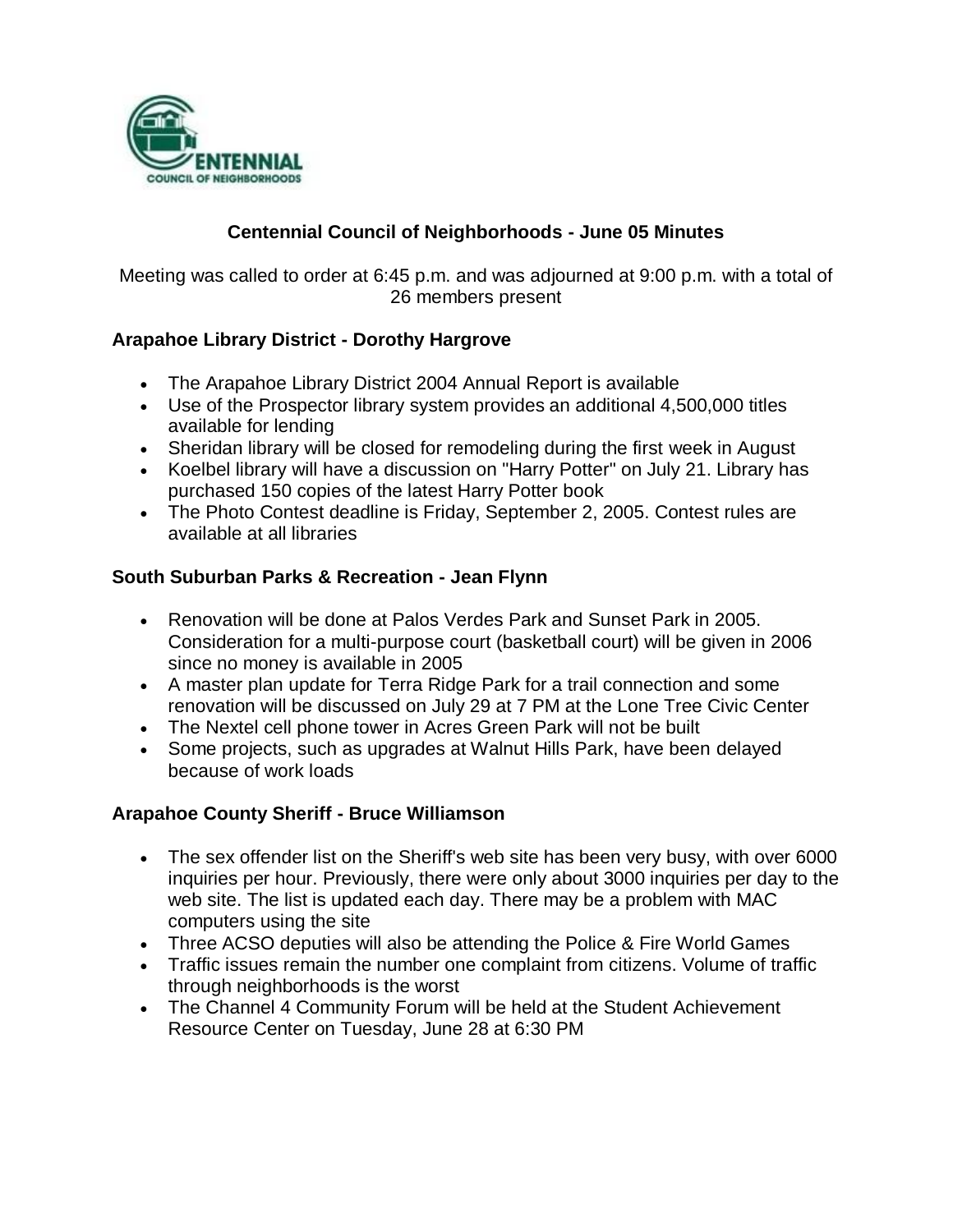### **Parker Fire District - Dan Qualman**

- South Metro Fire provided all fire & medical support for the U.S. Women's Open golf event this week. Of over 121,000 attendees, only 6 required transport to a hospital for care. Most problems occurred during the heat of the day
- There was a two alarm fire in a lawn fertilizer truck which involved Parker, Cunningham, and South Metro fire districts, and which caused a hazardous material event
- Because of the Colorado State Emergency Operations Center's relocation to the South Metro administration building, security requirements have been increased. The new communications center construction will start in about two weeks
- Cunningham Fire District has three new recruits who graduated Friday
- Fireworks are banned in Centennial. All fire districts and the Sheriff's Office will be on patrol looking for violations. People (or their parents) who start a fire with fireworks can be charged with felony arson
- Parker Fire is planning a FEMA exercise for training of fire personnel. One previous exercise simulated a release of toxic material in a church, and the resulting need for rescue, evacuation, and decontamination
- A new teen driver law goes into effect this week. Except for their siblings, it prohibits teen drivers from having other teen passengers in the vehicle with them for the first 6 months, and then only one teen passenger for the next six months
- Four Parker Fire personnel will be participating in the Police & Fire World Games, second in size only to the Olympics
- Becky O'Guin is the new Parker Fire Community Relations Specialist

# **City of Centennial - Nancy Reubert**

- Call the Sheriff's dispatch phone, 303-795-4711, to arrange to have graffiti removed
- Centennial has a contract with Colorado Mosquito Control to larvacide to prevent West Nile disease
- City Council has passed ordinances concerning land use for gas stations and convenience stores, car washes, drive through restaurants, and self storage buildings
- Candidates for City offices can pick up packets which are available from Brenda Castle, the Deputy City Clerk
- Engineering & Infrastructure Committee will provide a paper outlining issues for neighborhood traffic calming to CenCON
- Land use for sexually oriented businesses will be discussed by City Council in July. Draft ordinance will be available on City's web site in about two weeks

# **City of Centennial - Andrea Suhaka**

 City will start traffic calming projects with the free and cheapest methods available, and work up to more expensive methods. City wants and needs input from the citizens and from CenCON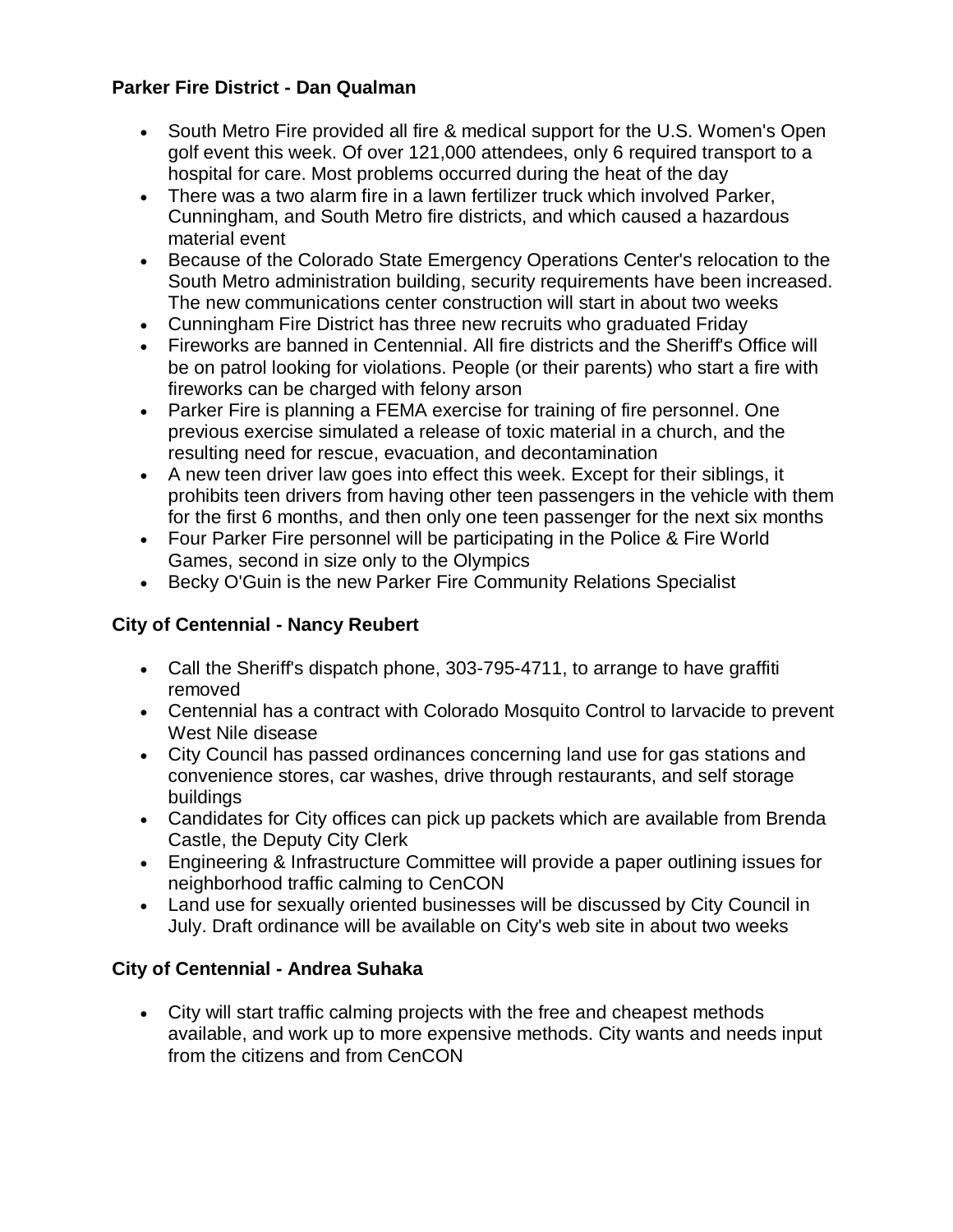### **City of Centennial - Betty Ann Habig**

- Because of the  $4<sup>th</sup>$  of July holiday, the next City Council meeting is July 6. The City's budget will be discussed at this meeting
- Centennial will have approximately \$6,000,000 in surplus at the end of the year for this year's budget
- Centennial has no plans to use eminent domain for any redevelopment within the **City**

### **City of Centennial adopted Design Standards - Tim Gelston**

- Design standards have been approved by the City Council for the following land uses:
	- 1. Gas Stations and Convenience Stores
	- 2. Car Washes
	- 3. Drive Through Restaurants
	- 4. Self Storage Buildings
- Examples of both "good" and "bad" designs were presented
- Standards only apply to the area between Yosemite Street and Parker Road, and only on certain corridors and intersections

### **CenCON Reports - President - Cathy Noon**

- Because of time constraints, several CenCON business items were postponed until the July meeting
- CenCON will probably have a SB-100 workshop with Orten & Hindman sometime in August
- We still have about 11 members who have not paid the 2005/2006 dues
- CenCON may post member's findings about SB-100 on the web site. The information will be informal and not checked for accuracy
- Some members attended the Livable Communities Seminar, and this will be discussed next month

#### **- Treasurer - Gerry Cummins**

| <b>Checking Previous</b><br>Balance: | \$506.67 | <b>Savings Previous</b><br>Balance: | \$4461.19 |
|--------------------------------------|----------|-------------------------------------|-----------|
| Income:                              | \$210.00 | Income (Dues):                      | \$0.00    |
| Expenses:                            | \$355.00 | (Interest):                         | \$0.00    |
| <b>Closing Balance:</b>              | \$361.67 | <b>Closing Balance:</b>             | \$4461.19 |

#### **- Secretary - Frank Green**

 Moved by Ron Weidman and seconded by Don Doerr that the May 2005 minutes be approved as written. Approval was unanimous